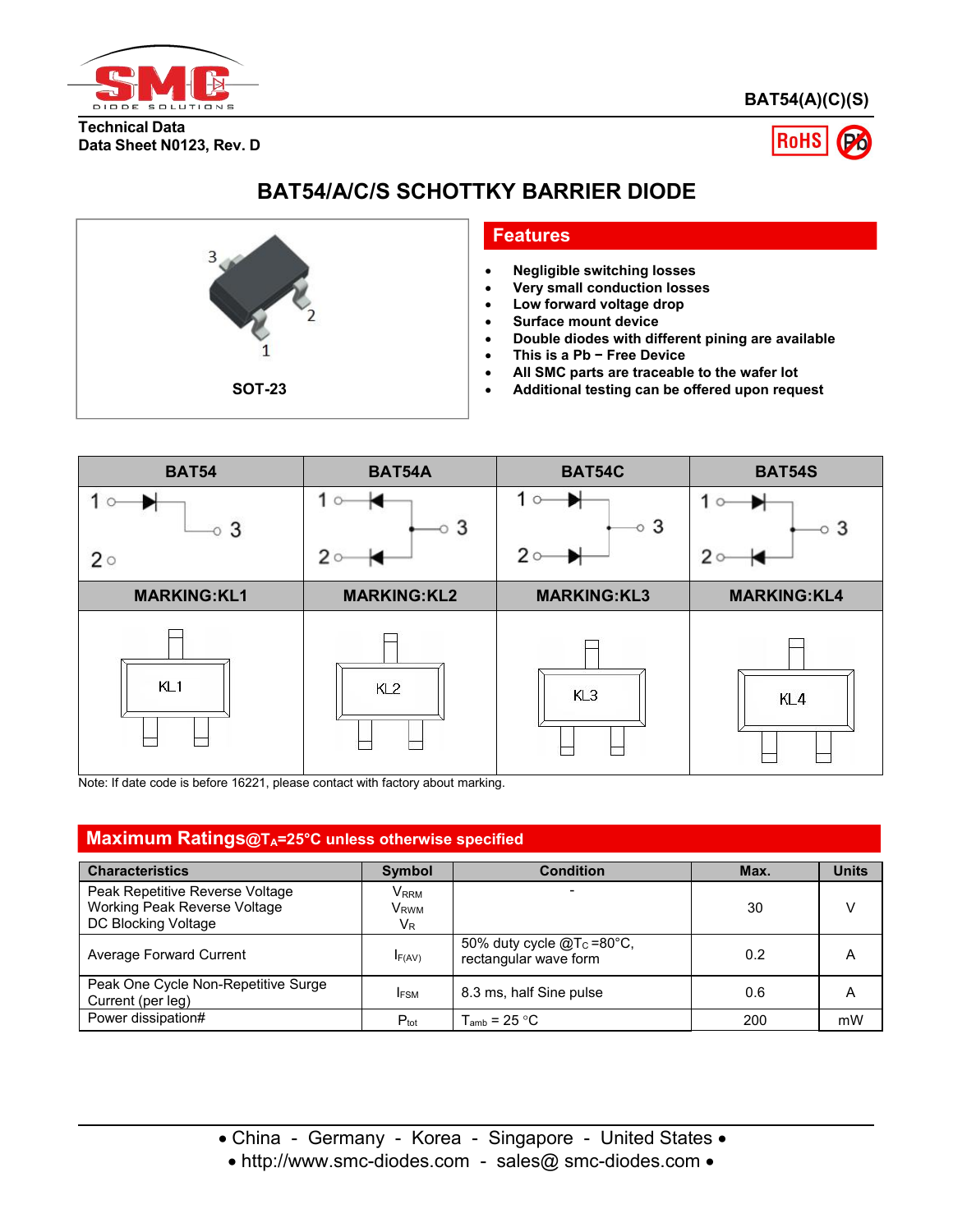

#### **Technical Data Data Sheet N0123, Rev. D**



### **Electrical Characteristics @TA=25°C unless otherwise specified**

| <b>Characteristics</b>         | <b>Symbol</b>   | <b>Condition</b>                                                                                         | Max. | <b>Units</b> |
|--------------------------------|-----------------|----------------------------------------------------------------------------------------------------------|------|--------------|
| Forward Voltage Drop(per leg)* |                 | @ 0.1mA, Pulse, $T_J$ = 25 °C                                                                            | 0.24 |              |
|                                |                 | @ 1mA, Pulse, $T_J = 25$ °C                                                                              | 0.32 |              |
|                                | $V_{F1}$        | @ 10mA, Pulse, $T_J = 25$ °C                                                                             | 0.40 | v            |
|                                |                 | @ 30mA, Pulse, $T_J = 25$ °C                                                                             | 0.50 |              |
|                                |                 | @ 100mA, Pulse, $T_J = 25 \degree C$                                                                     | 1.0  |              |
| Reverse Current(per leg)*      | IR <sub>1</sub> | $\textcircled{a}V_{R}$ = rated $V_{R}$ , Pulse, T <sub>J</sub> = 25 °C                                   | 2.0  | μA           |
|                                | $I_{R2}$        | $@$ V <sub>R</sub> = rated V <sub>R</sub> , Pulse, T <sub>J</sub> = 100 °C                               | 100  | μA           |
| Junction Capacitance(per leg)  | $C_T$           | @V <sub>R</sub> = 5.0 V, Tc=25 ℃<br>$fSIG = 1MHz$                                                        | 10   | pF           |
| Reverse Recovery Time          | tr              | $I_F = 10 \text{ mA}$ $I_R = 10 \text{ mA}$<br>$T_1$ = 25 °C I <sub>π</sub> = 1 mA R <sub>i</sub> = 100Ω | 5    | ns           |

 $*$  Pulse width < 300 µs, duty cycle <  $2\%$ 

# **Thermal-Mechanical Specifications**

| <b>Characteristics</b>                            | <b>Symbol</b>  | <b>Condition</b> | <b>Specification</b> | Units   |
|---------------------------------------------------|----------------|------------------|----------------------|---------|
| Junction Temperature                              |                |                  | 125                  | $\circ$ |
| Storage Temperature                               | sta            |                  | $-55$ to $+150$      | $\circ$ |
| Typical Thermal Resistance Junction to<br>Ambient | $R_{\theta$ JA | DC operation     | 500                  | ℃/W     |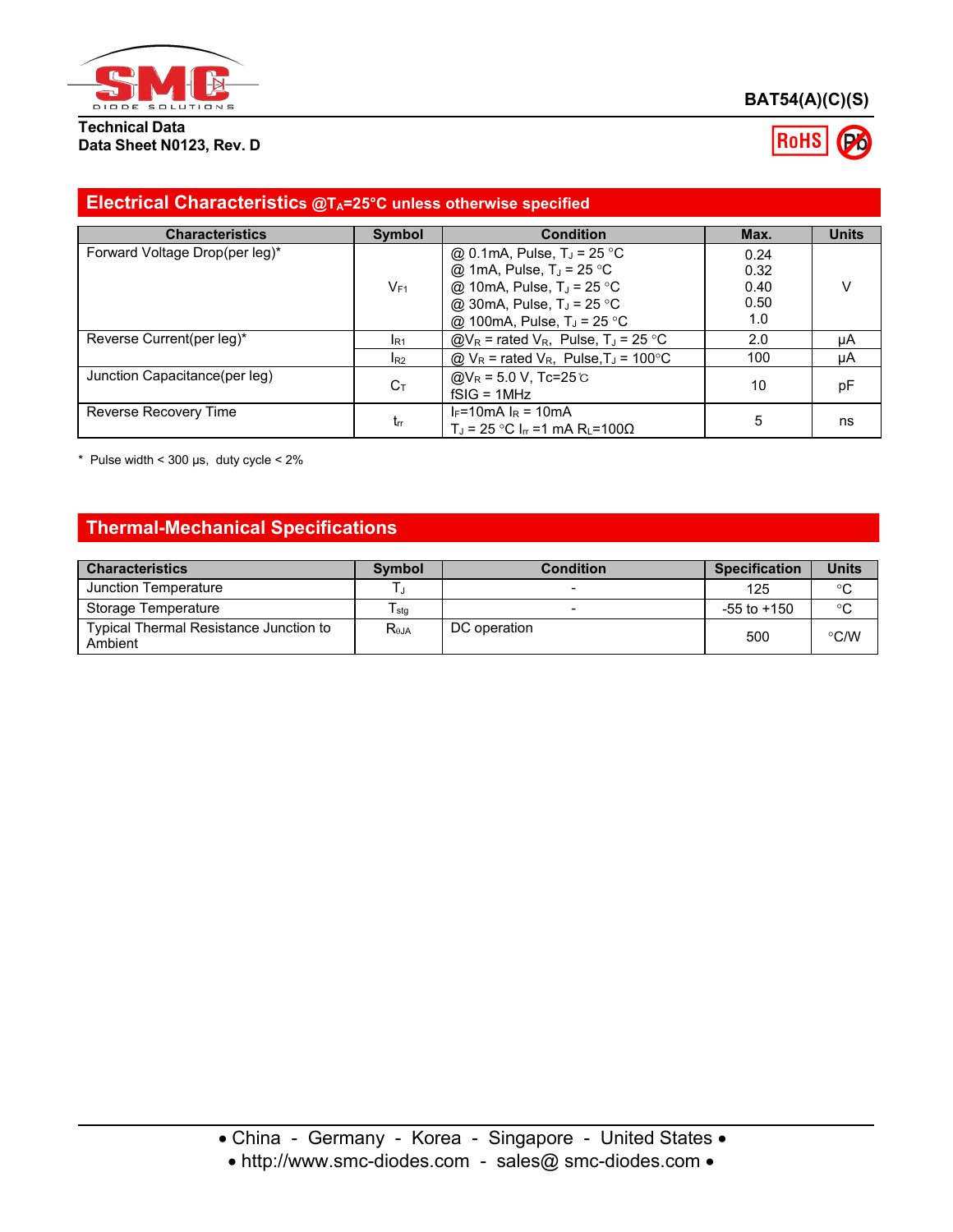

**BAT54(A)(C)(S)**

**Technical Data Data Sheet N0123, Rev. D**

# **RoHS**

## **Ratings and Characteristics Curves**

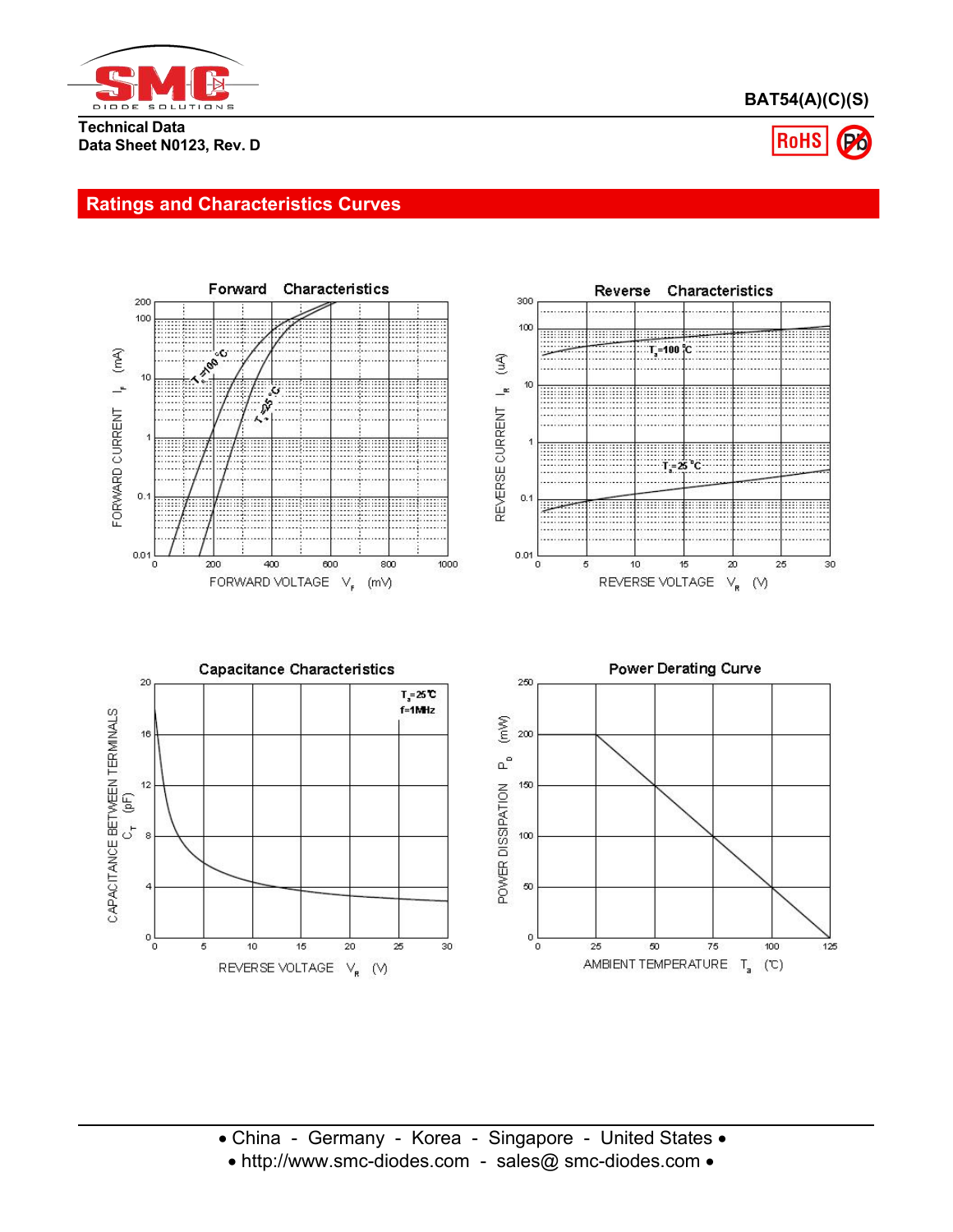

#### **Technical Data Data Sheet N0123, Rev. D**

# **BAT54(A)(C)(S)**



| <b>Device</b> | Package         | <b>Shipping</b> |
|---------------|-----------------|-----------------|
| BAT54/A/C/S   | SOT-23(Pb-Free) | 3000pcs / reel  |

# **Mechanical Dimensions SOT-23**





|                |             | <b>Millimeters</b> |             | <b>Inches</b> |
|----------------|-------------|--------------------|-------------|---------------|
| <b>SYMBOL</b>  | MIN.        | MAX.               | MIN.        | MAX.          |
| A              | 0.890       | 1.150              | 0.035       | 0.045         |
| A <sub>1</sub> | 0.000       | 0.100              | 0.000       | 0.004         |
| A <sub>2</sub> | 0.900       | 1.050              | 0.035       | 0.041         |
| b              | 0.300       | 0.500              | 0.012       | 0.020         |
| c              | 0.076       | 0.170              | 0.003       | 0.007         |
| D              | 2.650       | 3.050              | 0.104       | 0.120         |
| E              | 1.190       | 1.400              | 0.047       | 0.055         |
| E1             | 2.100       | 2.550              | 0.083       | 0.100         |
| e              |             | 0.950 TYP.         |             | 0.037 TYP.    |
| e <sub>1</sub> | 1.780       | 2.050              | 0.070       | 0.081         |
|                |             | $0.550$ REF.       |             | $0.022$ REF.  |
| L1             | 0.300       | 0.500              | 0.012       | 0.020         |
| $\theta$       | $0^{\circ}$ | $8^{\circ}$        | $0^{\circ}$ | $8^{\circ}$   |

# **Carrier Tape Specification SOT-23**



| <b>SYMBOL</b> |      | <b>Millimeters</b> |
|---------------|------|--------------------|
|               | Min. | Max.               |
|               | 3.05 | 3.25               |
|               | 2.67 | 2.87               |
|               | 1.12 | 1.32               |
|               | 1.40 | 1.60               |
|               | 1.65 | 1.85               |
|               | 3.40 | 3.60               |
|               | 3.90 | 4.10               |
| Pſ            | 3.90 | 4.10               |
| □             | 1.90 | 2.10               |
| ۱Λ.           | 7.90 | 8.30               |

China - Germany - Korea - Singapore - United States